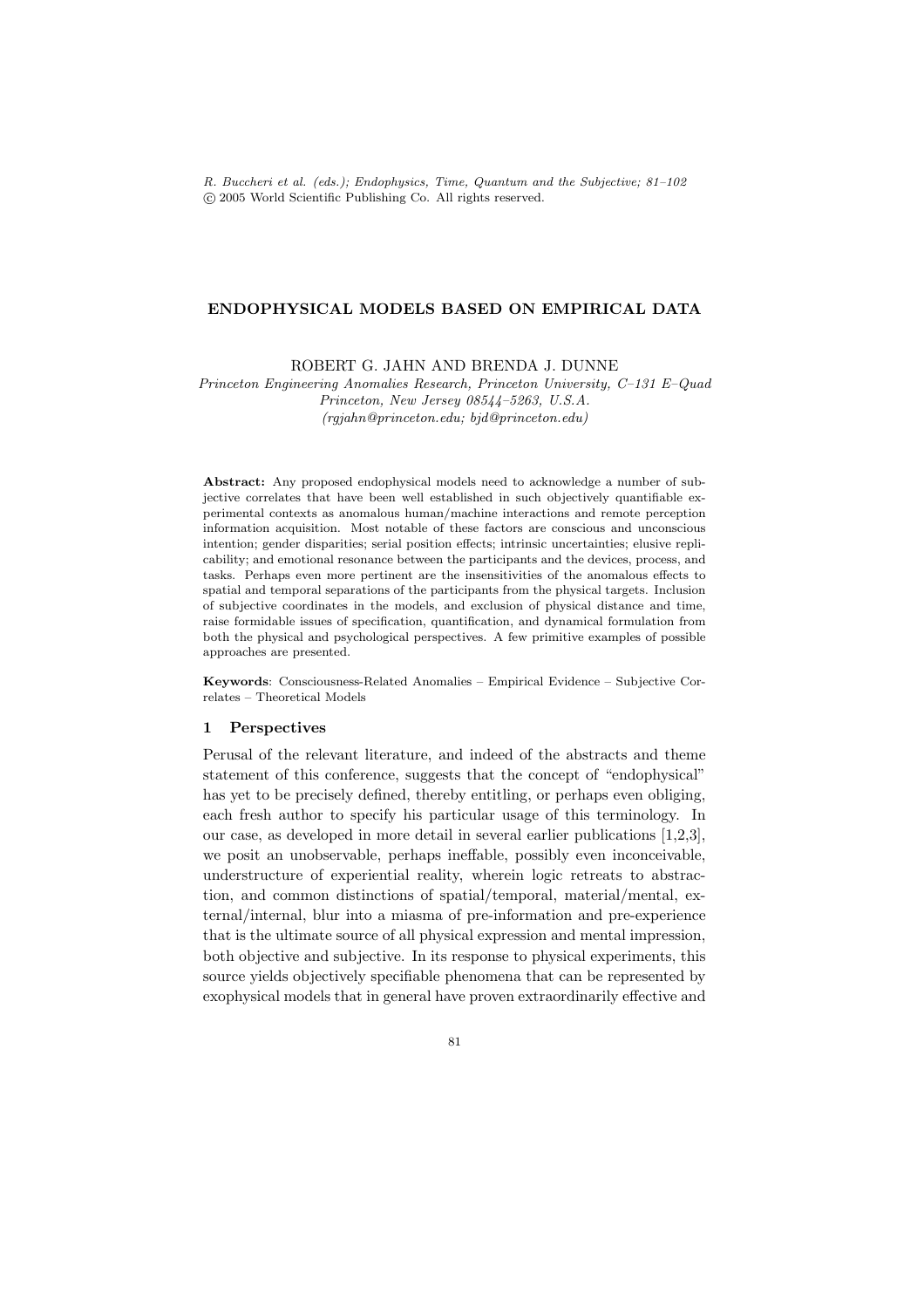self-consistent. But as encountered in personal subjective experience, this same source presents a number of endophysical deviations from the exophysical expectations, most notably concerning the passage of time, quantum entanglement, subjectivity itself, and the consciousness-related anomalous physical phenomena we shall describe herein.

It is our conviction that attempts to reconcile such disparities via a more expansive conceptual framework can benefit from careful assessment of those experiments in which both material and mental, objective and subjective parameters play demonstrable roles. In particular, we should study those situations wherein subjective properties attending the involvement of human consciousness are found to correlate with objectively definable and measurable alterations in physical behavior, especially when those correlations are inexplicable in terms of prevailing exophysical models. Much as Freud invoked dream evidence as his "royal road to the unconscious," consciousness-related physical anomalies may help us to circumscribe our conception of the ontic regime from which these, and all other epistemic material and mental events emerge, and thereby to reconcile the exophysical/endophysical dilemmas.

Before setting foot on this road, we also should specify that in our usage, the term "consciousness" is intended to subsume all manner of mental process, both conscious and unconscious; logical, emotional, and spiritual; local and collective; human and non-human; and is by no means restricted to biological brain function or even to the full neurophysiological response system. As we shall later contend more explicitly, the hierarchical span of the character and manifestations of consciousness is every bit as extensive and replete as that of the physical world in which it operates. In short, it encompasses all of the first half of the "self/not-self " dichotomy that underlies the endophysical/exophysical distinction.

From these perspectives, then, let us offer the following illustrative review of some potentially indicative experimental data. Given the breadth of scholarly backgrounds, familiarity with this class of research in general and with our PEAR program in particular, and the *a priori* personal convictions regarding the topic that prevail in this audience, no single style of brief presentation can hope to be uniformly effective. Rather, we must sacrifice depth for breadth, and rely on referenced publications to flesh out details as befits individual interests.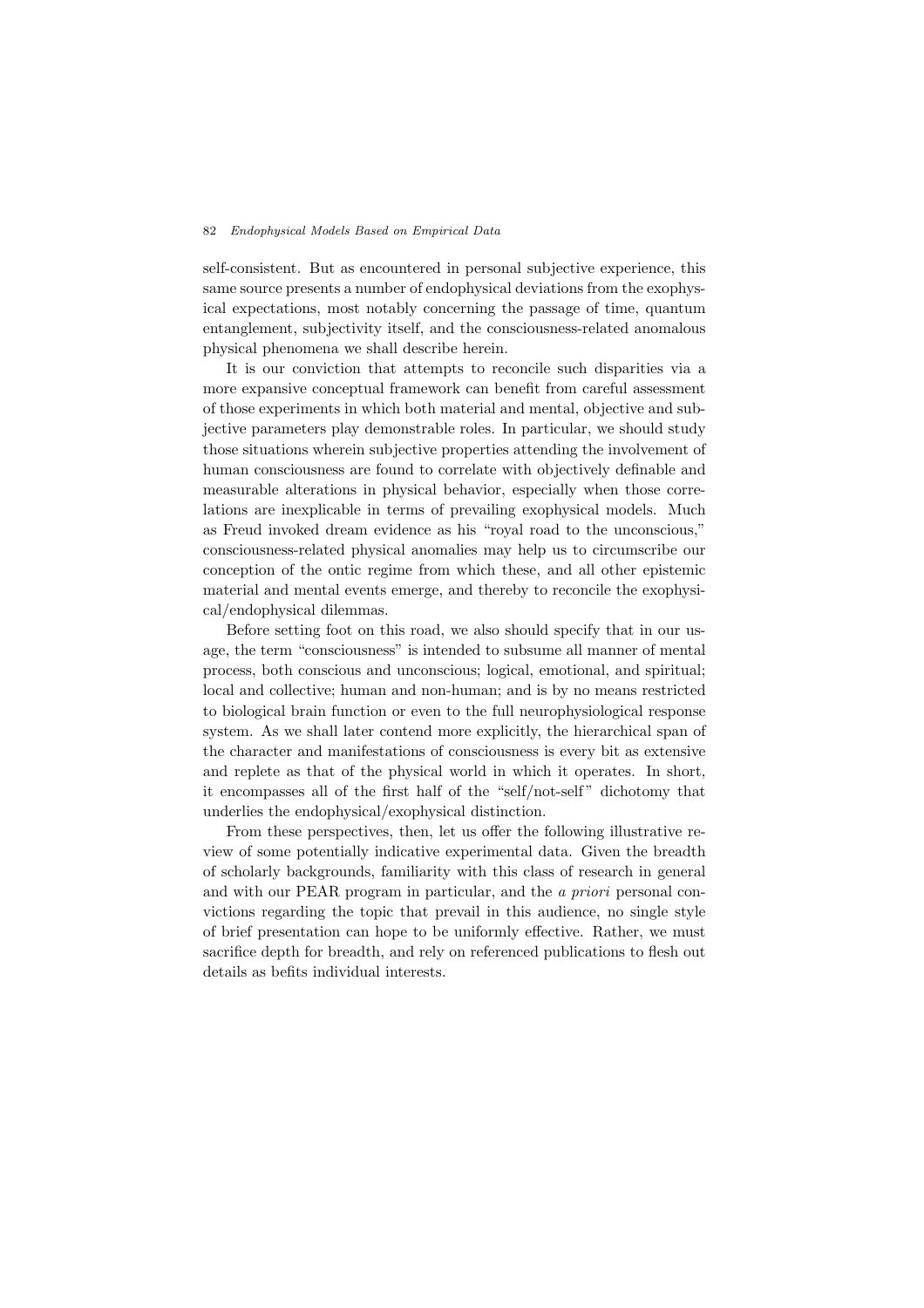# 2 The PEAR Program [4,5]

The Princeton Engineering Anomalies Research program was established in 1979 in the School of Engineering and Applied Science at Princeton University, for the purpose of systematic study of a selection of consciousnessrelated anomalous physical phenomena that had for many years been reported in the scientific and anecdotal literature, and that seemed to be of growing potential pertinence to contemporary and future informationprocessing technologies. As its title implies, it is intended as an academically based, engineering oriented, rigorously scientific research enterprise, aspiring to increasing basic understanding of the fundamental processes contributing to the anomalous effects, their implications for various scholarly disciplines, and their potential practical applications. Over its more than a quarter century of activity, the program has involved a number of interdisciplinary professionals, interns, students, support staff, visitors, and hundreds of volunteer operators. Its results have been presented in some fifty archival publications, and in a comparable number of more detailed technical reports. Our website (www.princeton.edu/∼pear/) presents a more comprehensive review of the history, style, and program of the laboratory, along with a full list of publications, many of which can be downloaded.

From its inception and throughout its subsequent history the research agenda has comprised three interrelated topics: a) anomalous human/machine interactions; b) remote perception; and c) theoretical models. Here we shall focus primarily on the first, with passing attention to the other two.

### 3 Human/Machine Interactions

Over the course of the program, scores of simple physical devices have been deployed as targets for interaction with our human operators. Most of these have been electronic in character, but others have been mechanical, optical, acoustical, or fluid mechanical in nature. All entail some form of random physical process which can be conditioned into an output string of binary digits, the expected combinatorial distributions of which are theoretically calculable and/or empirically calibratable. All are replete with a variety of failsafes and controls that guarantee their integrity against artifact or tampering, and only mature technologies are employed. Differential technical logic, protocols, and analyses are used throughout to protect the measurables from any spurious drifts or environmental contaminations.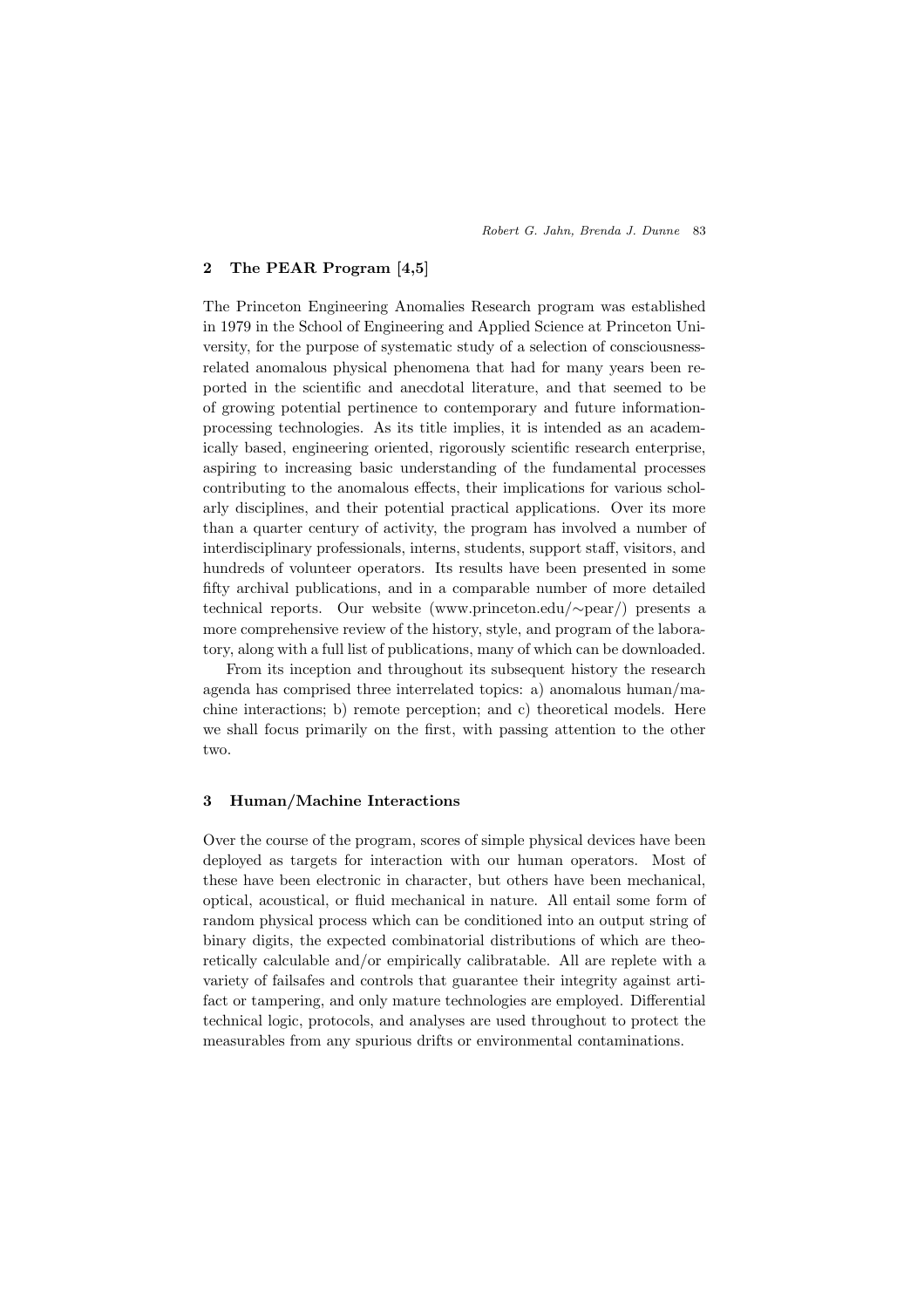### 3.1 Electronic random event generators

As a specific example of this class of experiment, consider our benchmark microelectronic random event generator (REG) whose primary noise source is a commercial unit utilizing a back-volted solid-state junction, *i.e.*, is based on electronic noise. Conditioning of this source into an output string of randomly alternating, regularly spaced positive and negative pulses suitable for prescribed counting, and their accumulation into essentially Gaussian frequency-of-count output distributions are detailed in several references [6,7,4].

The basic protocol calls for a human operator, seated in front of such a machine but in no physical contact with it, to attempt, via some mental strategy alone, to alter the output distributions in a pre-specified fashion. Usually this is simply to shift the mean from its chance expectation to a higher value (HI), to a lower value (LO), or to exercise no intention, *i.e.*, to generate a baseline (BL). For all of the data reviewed here, the REG devices were set to produce "trials," each comprising 200 binary samples  $(i.e., bits)$ , accumulated at a rate of  $1000/sec$ , for which the chance expected mean  $\mu = 100$  and standard deviation  $\sigma = 7.071$ .

Fig. 1 displays the collective results of some 125,000 trials per intention, achieved by one of our most productive operators over many years of such experimentation, arrayed as cumulative deviations of count distribution means from the chance expectation. For each of the pre-recorded directions of effort, we find a corresponding secular progression superimposed on the stochastic background noise intrinsic to the binary combinatorial process. The overall  $HI - LO$  separation is unlikely by chance to the order of 10<sup>−</sup><sup>8</sup> . (In this representation, the reference parabolas denote the loci of 0.05 chance probabilities for the cumulated data.)

Questions of the replicability and commonality of such anomalous effects, and the identification of their most salient correlates have been major foci of our experimental efforts for nearly three decades, and even now no unequivocal specifications can be made. On the one hand, we have had a few operators who have maintained consistently impressive performances like that illustrated in Fig. 1 over long periods of effort. Others have shown less consistent patterns of achievement. Many have not exceeded chance expectation, and a few have persisted in anti-correlations of their results with their stated intentions. Nevertheless, when the performances of all 91 operators who have participated in these benchmark experiments are concatenated into a composite cumulative deviation record, the overall HI  $-$  LO separation is still unlikely by chance to the order of  $10^{-4}$  (*cf.* Fig. 2).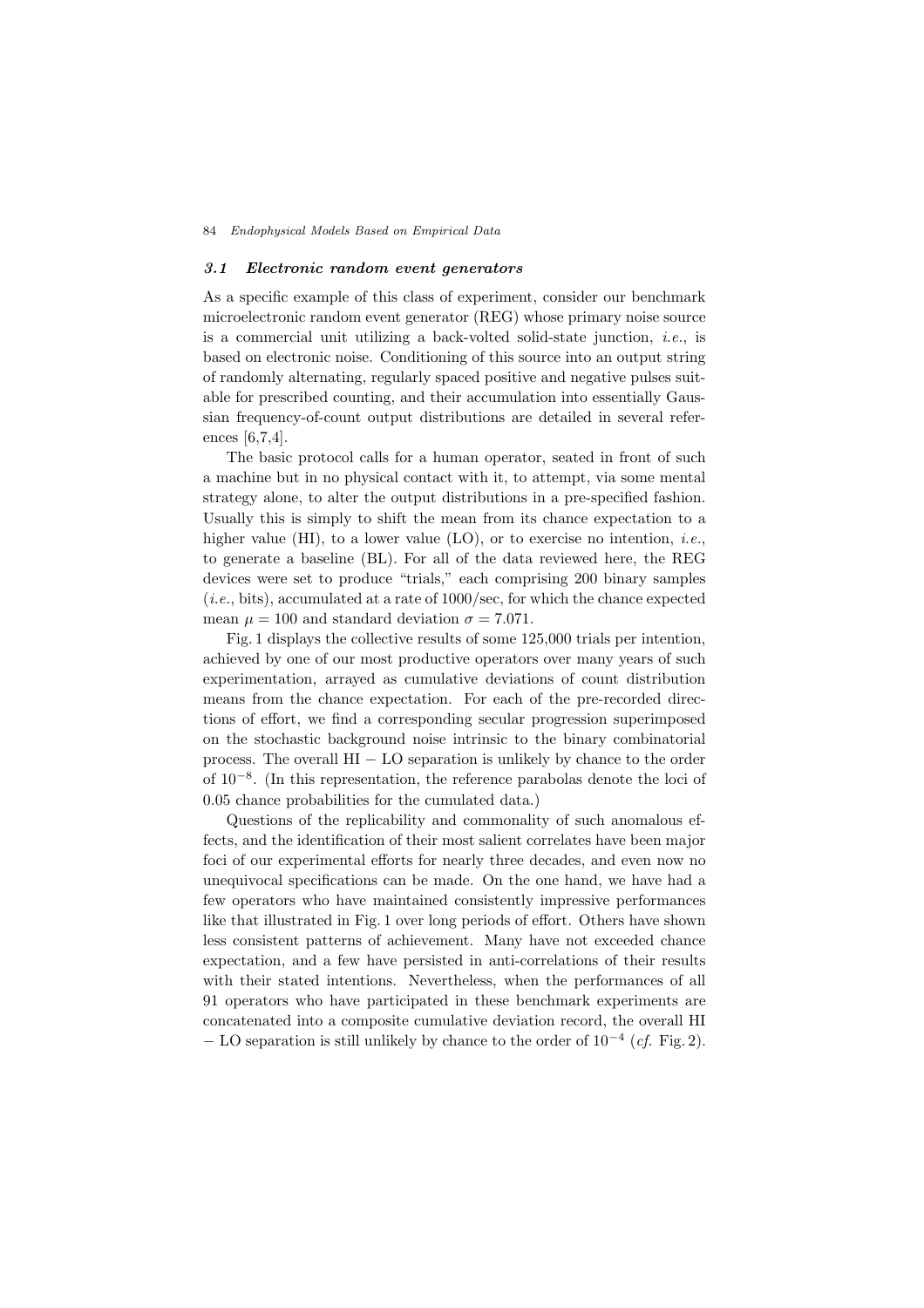Robert G. Jahn, Brenda J. Dunne 85



Figure 1. Cumulative deviations of REG mean shifts achieved by one operator over some 375,000 experimental trials.

Unattended calibration data taken concurrently with these active experiments show no significant departures from chance expectation.

Since these collective data include a wide variety of individual operator database sizes, a more instructive display of the composite pattern of operator performance can be made by plotting the individual HI − LO differences in mean shifts achieved vs. the square root of the number of trials performed by that operator  $(cf.$  Fig. 3). In this format, the loci of statistical significance levels are nested hyperbolas like those shown, with respect to both the chance mean and the composite shifted mean. The deduction from such an array is that the overall effect is not attributable to any particular "superstar" operators, but rather to a subtler combination of incremental effects over the group as a whole, particularly those "prolific" operators who have provided us with very large datasets.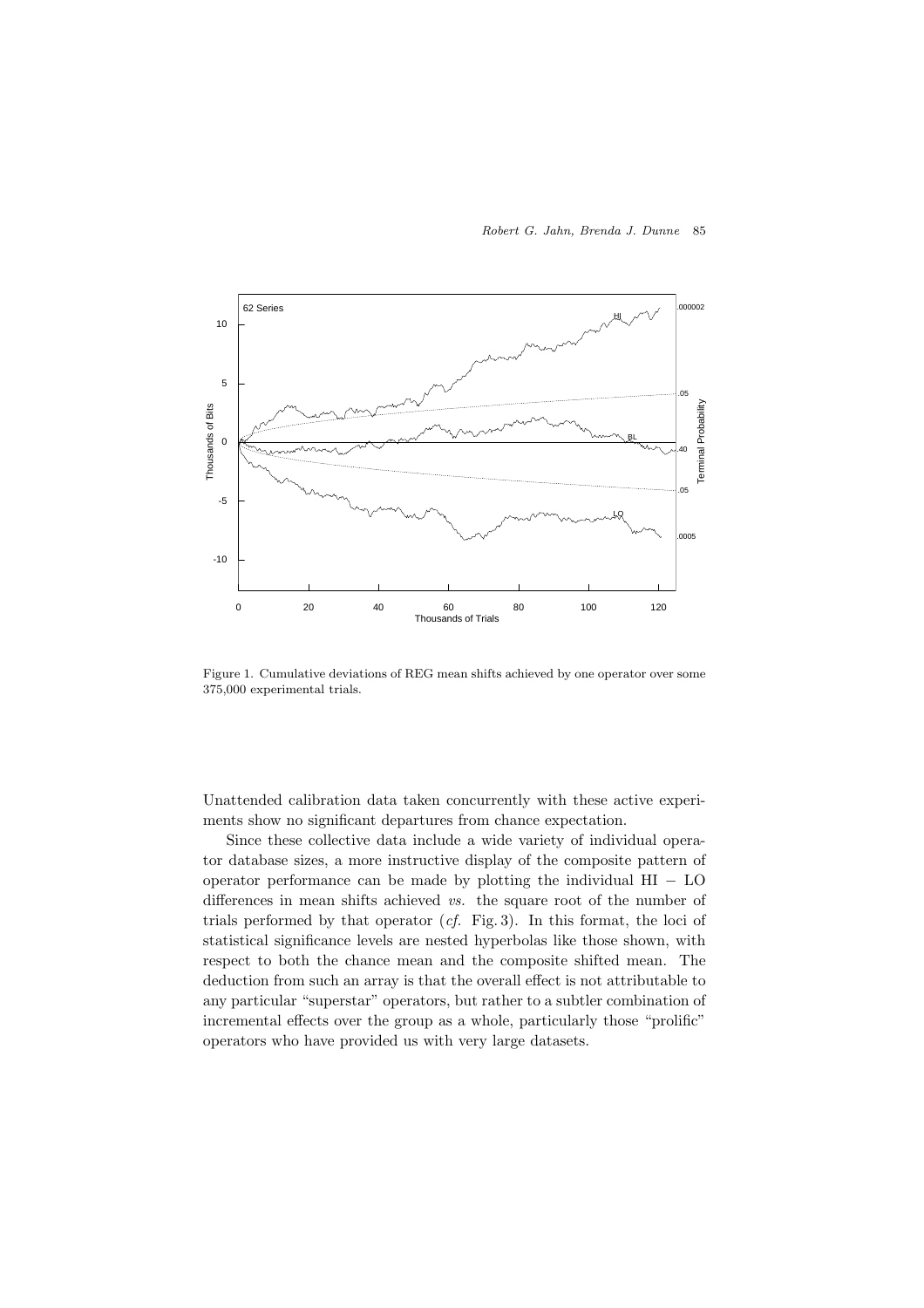

Figure 2. Cumulative deviations of REG mean shifts achieved by all 91 operators comprising a database of some 2.5 million trials.

# 3.2 Gender effects

Major experimental attempts have been made to establish primary correlates of such anomalous effects, with some definitive, albeit surprising results. For example, beyond the evident statistical correlations with the pre-stated intentions of the operators, a strong gender disparity in their performances also emerges from the overall database. In Fig. 3, for example, male and female operators are designated by different symbols. Clearly these do not comprise the same distributions. Rather, the modestly significant male mean shift is achieved by a relatively symmetrical and smooth distribution; in contrast, the larger female mean shift is driven by a few prolific operator positive results, diluted by a host of smaller datasets, many of which are opposite to intention.

This stark "gender effect" can be statistically quantified by an elementary analysis as presented in Table 1, which breaks out the Z-scores of the HI – LO mean-shifts  $(Z_{\Delta})$ , the operator performance scatter with respect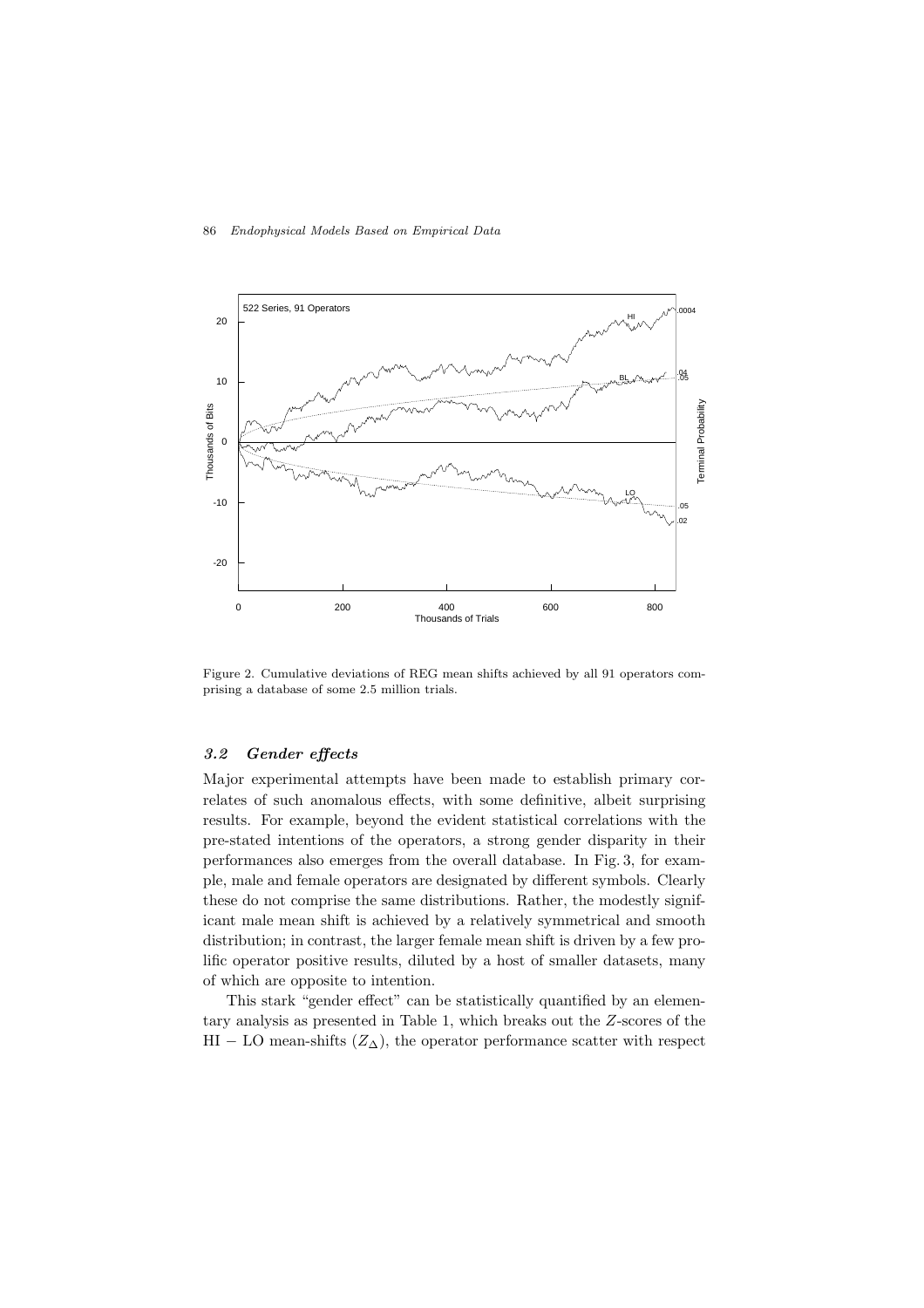Robert G. Jahn, Brenda J. Dunne 87



Figure 3. HI − LO mean shift separations achieved by 91 individual operators vs. their database sizes.

to the chance mean  $(\chi^2_{\Delta})$  and with respect to the shifted mean  $(\hat{\chi}^2_{\Delta})$ , for various permutations of All/Male/Female, prolific/non-prolific operator pools. The corresponding chance probabilities  $(p)$  are computed by comparisons of  $\chi^2_{\Delta}$  and  $\hat{\chi}^2_{\Delta}$  with the number of operators  $(N_o)$ , or with  $(N_o-1)$ , respectively. Clearly the anomalous mean shift of the "All" database is driven primarily by the prolific female operators, who also scatter their individual results, both with respect to the chance mean and with respect to the shifted mean, to an extraordinary degree. By these same criteria, the male performance, although milder, is much more consistent with intention.

Similar gender disparities appear in many of our other human/machine experiments. In general, we have repeatedly found that although the female operators tend to provide larger individual databases, the males display significantly stronger correlations of mean shifts with their prerecorded high and low intentions, relatively symmetrically displaced with respect to their baseline results. The female data, in contrast, feature larger effect sizes, albeit strongly asymmetrical and poorly correlated with intention,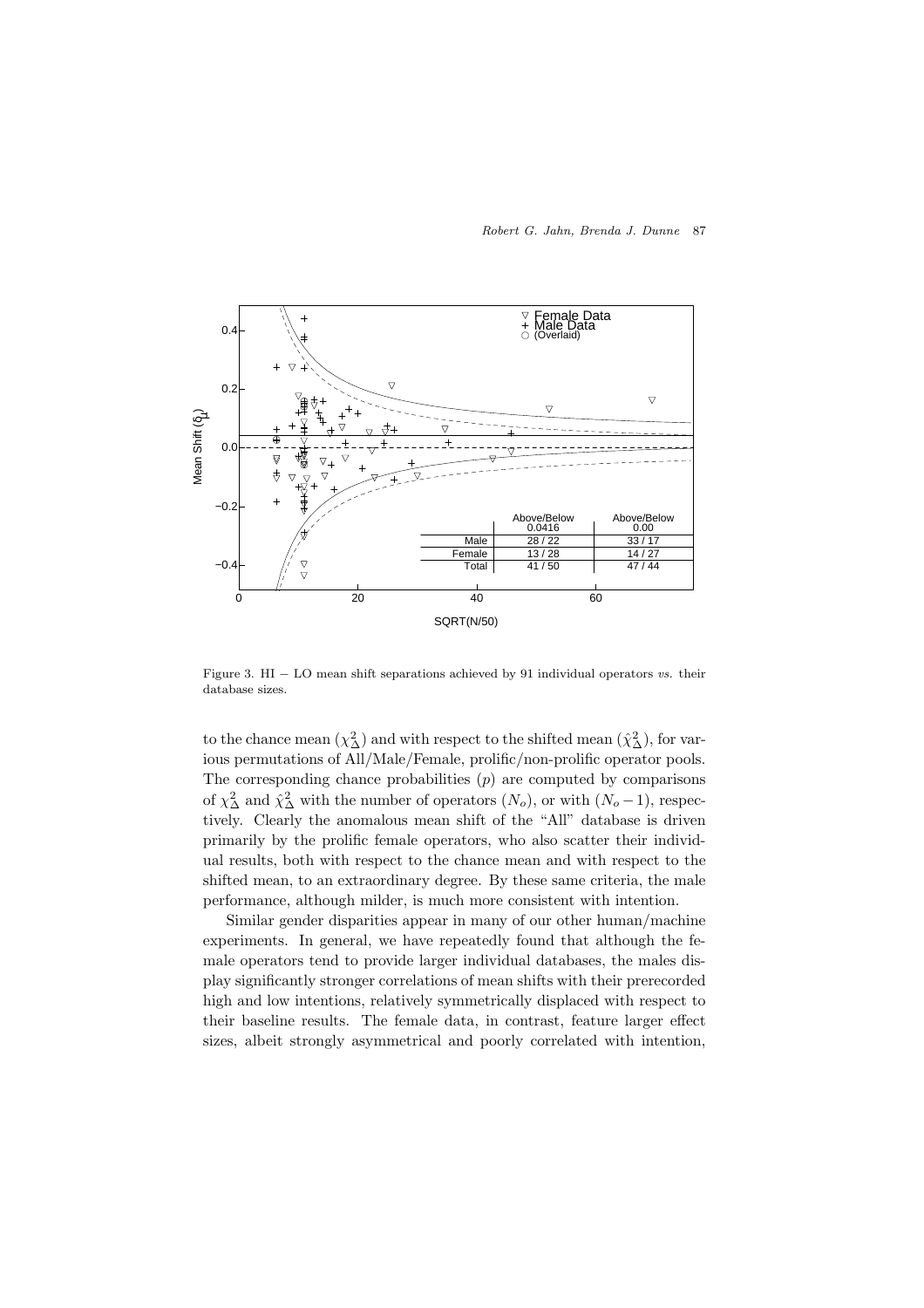|                  | $N_o$ | $Z_{\Delta}(p)$           | $\chi^2_{\Delta}(p)$       | $\hat{\chi}^2_{\Delta}(p)$ |
|------------------|-------|---------------------------|----------------------------|----------------------------|
| All              | 91    | $3.81~(7\times10^{-5})$   | 124.50(.01)                | 109.99(.07)                |
| Males            | 50    | 1.87(0.03)                | 44.85(.68)                 | 41.33(.77)                 |
| Females          | 41    | 3.38 $(4 \times 10^{-4})$ | 79.66 $(3 \times 10^{-4})$ | $68.22$ $(.0036)$          |
| Prolific         | 20    | 4.15 $(2 \times 10^{-5})$ | 63.85 $(2 \times 10^{-6})$ | 46.64 $(4 \times 10^{-4})$ |
| Non-prolific     | 71    | $0.57$ $(.28)$            | $60.65$ $(.80)$            | $60.32$ $(.79)$            |
| Prolific males   | 9     | $0.70$ $(.24)$            | 7.36(.60)                  | 6.86(.55)                  |
| Prolific females | 11    | $4.54~(3\times10^{-6})$   | 56.49 $(4 \times 10^{-8})$ | $35.87~(9\times10^{-5})$   |

Table 1. HI − LO REG Data, by Operator Groups.

and larger score distribution variances. Since no such gender differences appear in experiments that yield null overall results, it appears that the successful experiments comprise both of these classes of response superimposed, i.e., that the data have a substantial interior structure that reflects operator gender [8].

The relevance of the gender factor has also been reinforced by bodies of ad hoc experimental data produced by pairs of operators working in concert. In these "co-operator" studies, it has been found that two operators of the same sex tend to produce results indistinguishable from chance, or even slightly opposite to intention. In contrast, operators of opposite sex tend to produce positive effects significantly larger than chance, indeed substantially larger than those characterizing the same individual operators working alone. Yet more striking has been the observation that if the opposite-sex partners are emotionally involved ("bonded pairs"), their collective effect sizes are nearly an order of magnitude larger than those attained by the single-operator pools [9].

# 3.3 Serial position effects

Additional subjective correlates have also emerged from these and other databases. Particularly notable is the dependence of operator performance on the number of major encounters with the particular experiment, usually indexed in terms of completed "series" of trials (typically 1000–5000 trials in each direction of attention, depending on the particular experiment). A substantial retrospective analysis of prolific operator effect sizes over the larger datasets has revealed clear correlation with the ordinal positions of the experimental series, in both the collective and individual results. Specifically, there are statistically significant tendencies for operators to produce better scores in their first series, then to fall off in performance in their second and third, and eventually to recover to some intermediate levels during their fourth, fifth, or subsequent series. Such correlation appears in both local and remote experiments and is also indicated over a sequence of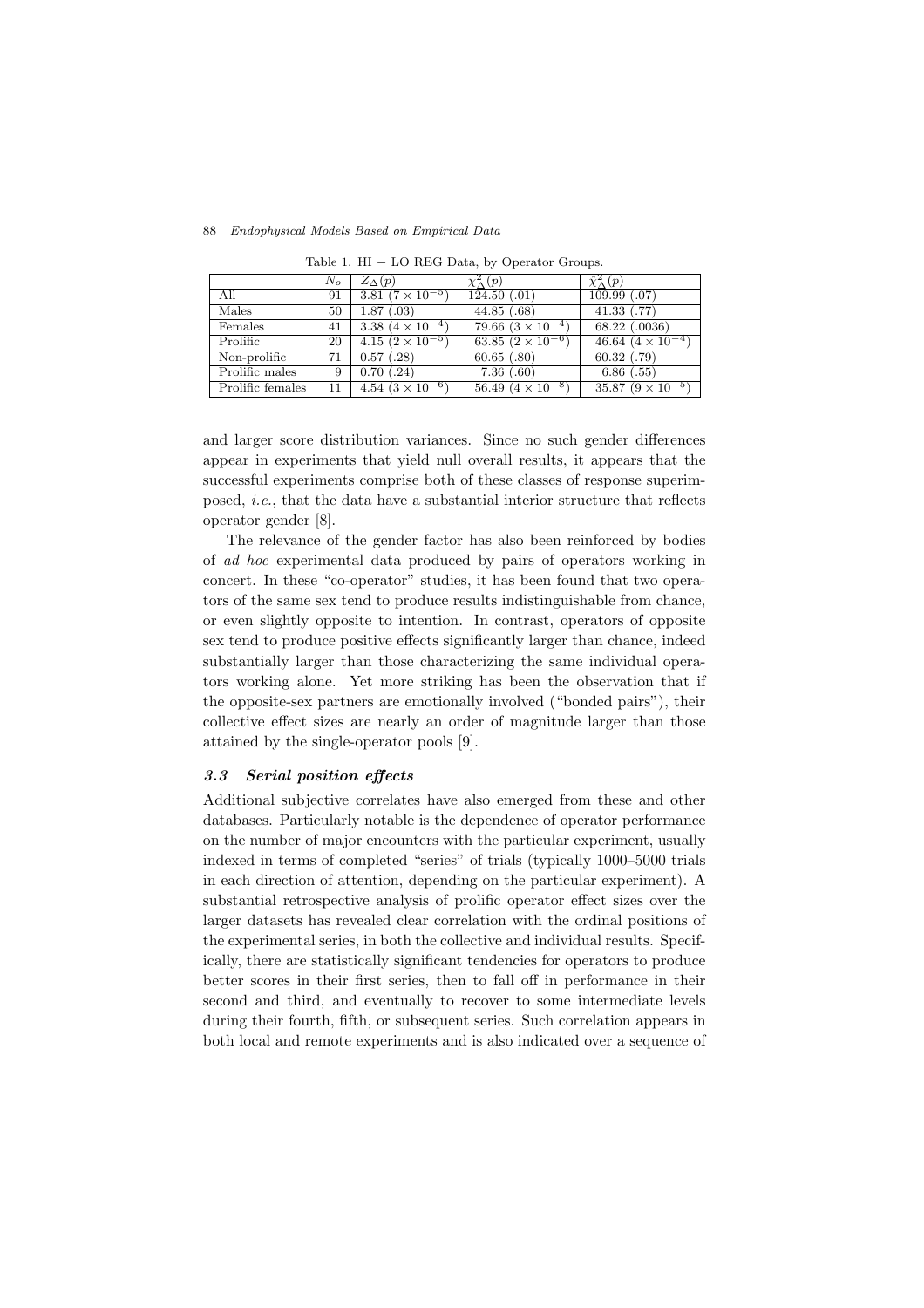other experimental protocols, but no such effects appear in the baseline or calibration data [10]. Survey of standard psychological literature indicates that similar patterns have been identified in more conventional experiments on perception, cognition, and memory, suggesting that our anomalous serial position effects are primarily psychological in origin, and may subsume the rudimentary 'decline,' 'primacy,' 'recency,' and 'terminal' effects propounded in the parapsychological and psychological literature.

### 3.4 Space and time dependence

Additional subjective correlates will be mentioned in a subsequent context, but here we should move on to address a number of objectively specifiable  $(i.e.,$  exophysical) correlates that are conspicuously absent. Most notable by far is the statistical independence of the anomalous effect sizes on physical distance and time [11]. A large body of REG data has been accumulated in a protocol variant wherein operators have attempted to influence the outputs at progressively larger separations from the machine,  $e.q.$ : from an adjacent room; from local sites up to a few miles away; or from global distances. The effect sizes achieved in these experiments show no statistical dependence on this physical separation; *i.e.*, the operators appear to be as successful in shifting the means of the output distributions from thousands of miles away as they are in the proximate experiments. Beyond this, individual prolific operators seem to produce similar patterns of performance in their local and remote efforts. Even more striking is the independence of the results on temporal separations of the operator efforts from the times of machine operation, up to plus or minus several days. In other words, the operators also appear to be able to achieve substantial shifts in the machine output distributions by exerting their intentions well before, or well after, the actual data generation. Although the smaller sizes of these "remote" and "off-time" databases somewhat restrains their statistical significance, the effect sizes are comparable with, in some cases even larger than, those established in the local experiments.

## 3.5 Source dependence: random mechanical cascade

A second reasonable exophysical parameter to explore for possible correlations with the anomalous effects is the character of the machine itself, or alternatively the nature of the random physical process embodied in that machine. As mentioned, our experiments have utilized a wide range of such sources: microscopic and macroscopic; electronic, mechanical, optical, acoustical, and fluid dynamical; physically random and pseudorandom; all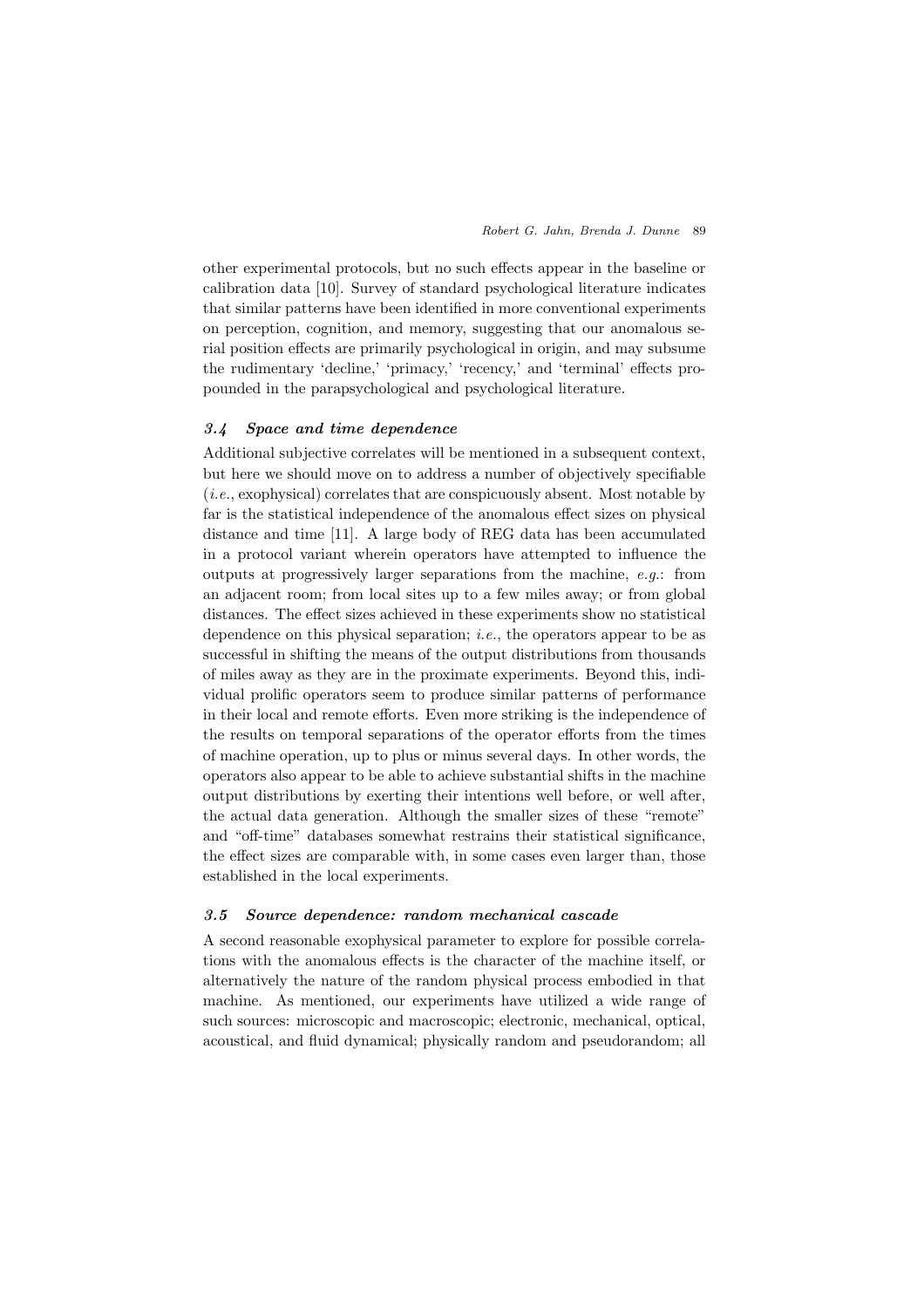entertaining a variety of protocols, feedback modalities, and bit processing rates. Here again, with the possible exception of some of the pseudorandom sources, we have found little sensitivity of the anomalous effect sizes to the specific character of the machines on which they are achieved, or to the particular protocol variants.

Perhaps the most extreme example of this ubiquitous nature of the effects has been demonstrated on a large mechanical facility known as a Random Mechanical Cascade (RMC)[12]. Based upon a common statistical demonstration device known as "Galton's Desk," this machine allows 9000 polystyrene balls to drop through a quincunx matrix of 330 pegs, scattering them into 19 collecting bins with a population distribution that is approximately Gaussian. As the balls enter the bins, progressive counts are accumulated photoelectrically, displayed as feedback for the operator, and recorded on-line. Operators attempt to shift the mean of the developing distributions to the right or left, relative to a proximately generated baseline distribution. As displayed in Fig. 4, the overall mean difference of right versus left efforts concatenated across a total database of 87 series (1131 runs per intention), has a probability against chance of  $\langle 10^{-4}$ , with 15% of the individual series significant at  $p < .05$ , and 63% conforming to the intended directions. Prolific operator achievements tend to compound marginally but systematically in cumulative deviation patterns characteristic of the particular individuals and, in several cases, similar to those produced by the same operators in microelectronic Random Event Generator (REG) experiments. Again we find stark gender disparities between the female and male performances, which lead to an asymmetry in the overall patterns of the differential effects, virtually all of which is attributable to the female operators. Here too, the anomalous effects appear in comparable magnitude in remote and off-time variants of the experiment.

These and similar results acquired from other random processors thus suggest that whatever the fundamental nature of these anomalous effects may be, it functions not so much in the technical dynamics of the sources, per se, but in the statistical patterns of information they generate out of the otherwise random backgrounds, and therefore it is with these patterns that the minds of the operators, themselves functioning as information processors, must be interacting. That the former category of information can be specified objectively, whereas the latter clearly involves subjective aspects, must complicate any attempts to model the phenomena, but therein lies their essence.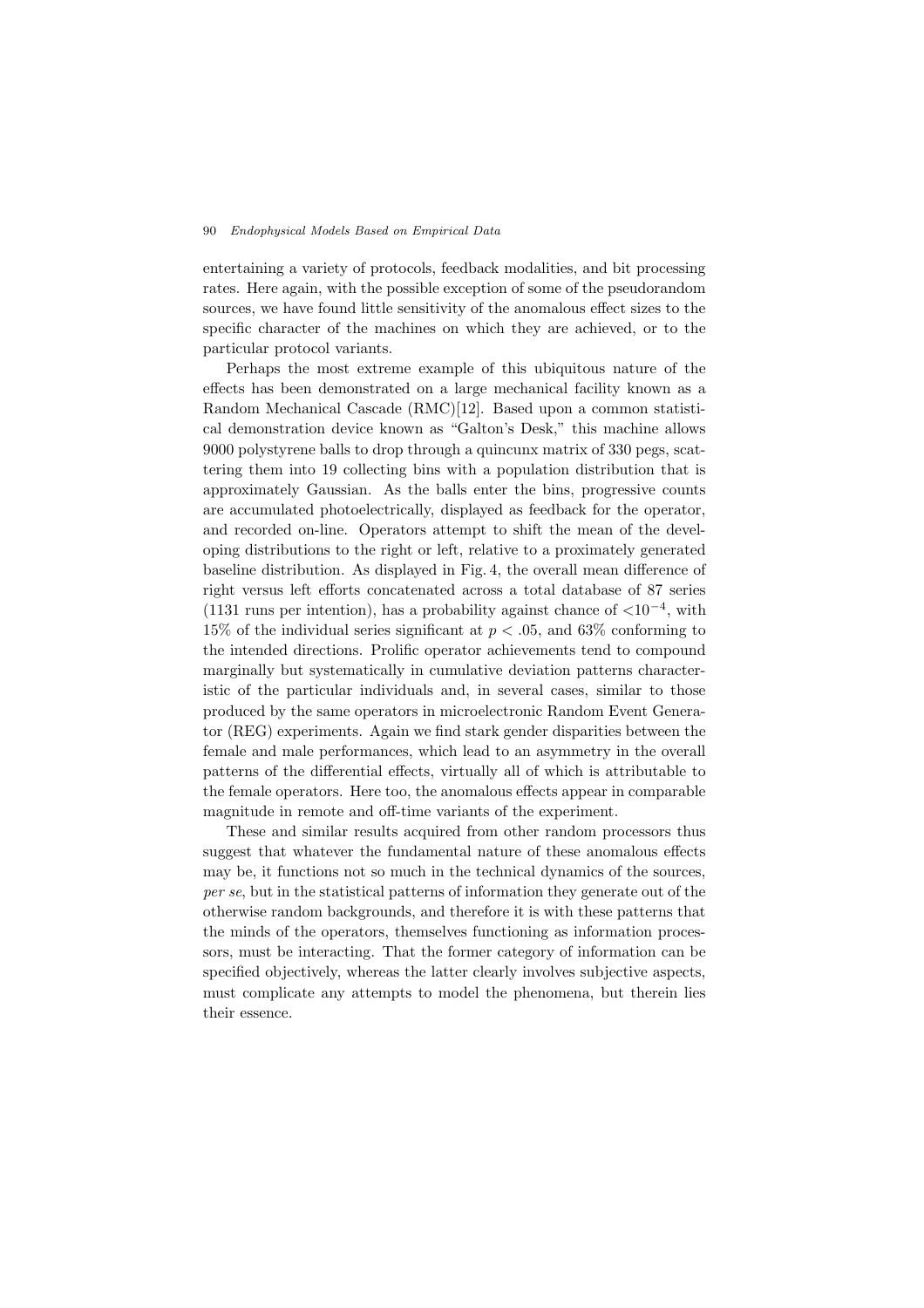Robert G. Jahn, Brenda J. Dunne 91



Figure 4. Cumulative right minus left mean shifts achieved on a Random Mechanical Cascade (RMC).

# 3.6 Composite results

To summarize these, and many other laboratory-based human/machine experiments we have performed, the overall chance probability of the results compounded from more than 1000 separate experimental series is less than one part in  $10^{-12}$  ( $z > 7$ ), with an overall average effect size of the order of 10<sup>−</sup><sup>4</sup> bits deviation/bit processed [7]. The primary correlate of these effects is the pre-stated intention of the operators; secondary correlates include operator gender, serial position of the effort, and two other subjective factors to be discussed below: resonance and perceived uncertainty. Notably absent as correlates are physical distance, time, and specific characteristics of the target machines.

# 4 FieldREG Studies and the Role of Resonance

Beyond the explicitly demonstrated correlations of the anomalous REG data with operator intention, gender, and serial position, another subjec-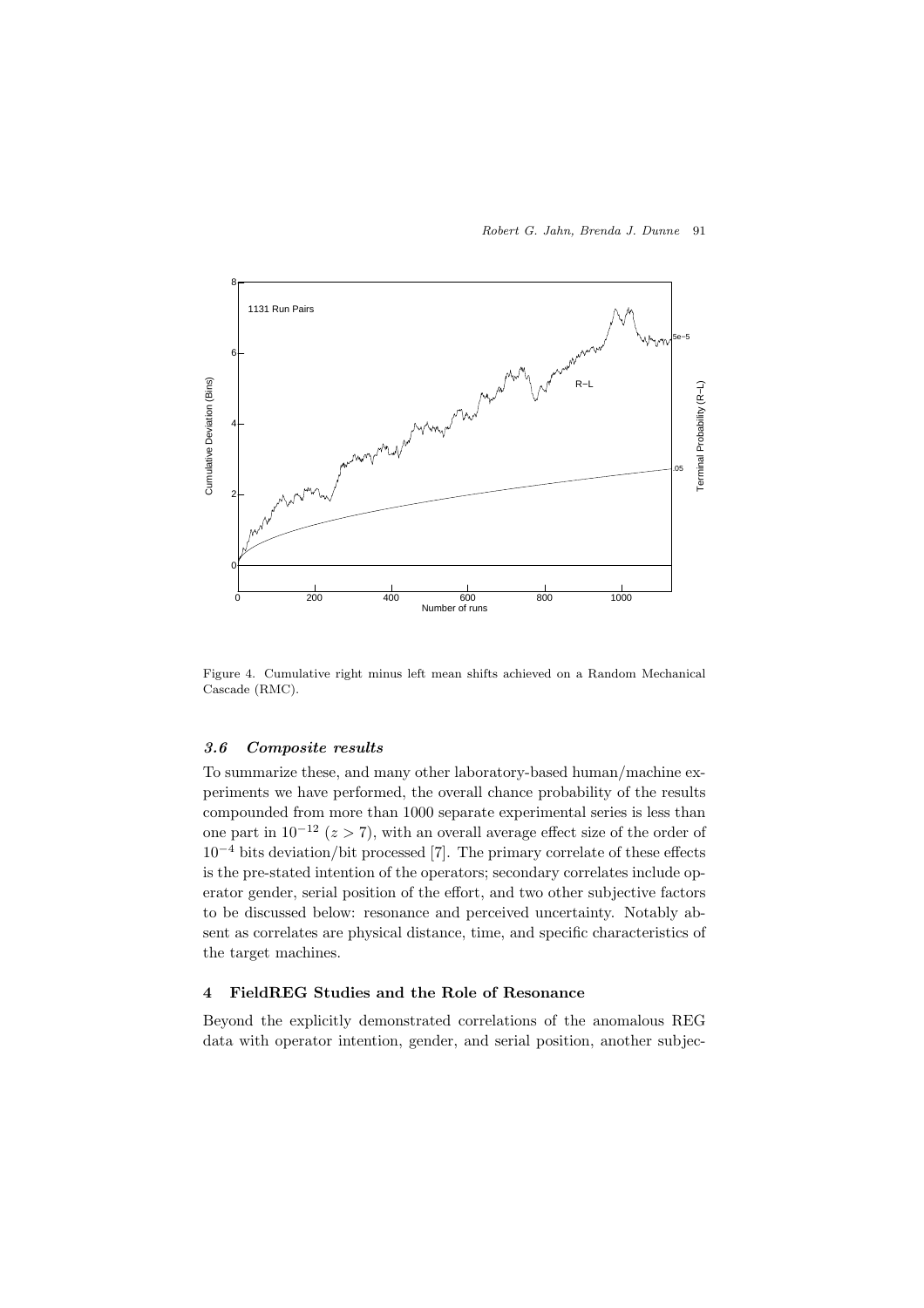tive property has frequently projected itself anecdotally to equal importance, namely emotional resonance. Akin to the ineffable harmony one can enjoy with a friend or loved one, with an automobile or computer, with a musical instrument or delicate tool, it has been widely testified by our operators that a similar affection or involvement with the experimental devices and tasks can facilitate the desired effects. The superior results achieved by the bonded co-operators also suggest the efficacy of this quality in the experimental environment. In an effort to explore this correlate more systematically, we have implemented an adjacent experimental program to address the role of such subjective resonance in the anomalous creation of objective information. It is called "FieldREG"[13,14].

These studies utilize miniaturized versions of our conventional REGs ("microREGs") that are sufficiently compact to allow their deployment in a variety of group environments, such as ritual ceremonies, artistic performances, sporting events, business meetings, diagnostic and therapeutic counseling, etc. From such field applications, it appears that those venues that engender strong collective resonance among the participants show larger deviations of the REG output sequences from chance expectations than those generated in more pragmatic or mundane assemblies. In fact, as illustrated in Fig. 5, while FieldREG units deployed in the "resonant" venues display much noisier than chance displacements of their digital output strings, at a collective  $\chi^2$  level of chance probability of  $3.2 \times 10^{-10}$ , those immersed in the "mundane" environments actually yield quieter traces than expected by chance. While these experiments are still ongoing, we now have in hand a substantial database of several hundred such applications, large enough to assure that the observed results are not attributable to statistical artifact, and that much is to be learned by further systematic research.

The analytical and theoretical complexities posed by these FieldREG studies are quite severe. Although the importance of resonance as a complement to conscious intention in stimulating the anomalous effects seems well established, more detailed interpretation of the data records in terms of the various possible statistical indicators that might be applied to the direction and endurance of the anomalous excursions is not yet secure. Beyond that, the establishment of a database-management system that can effectively index and correlate all of the subjective and objective parameters that might conceivably bear on the form and magnitude of the anomalous responses is a major enterprise in itself. All of these interpretive challenges notwithstanding, the vision of a technology, however subtle and complex, that could reliably sense the degree of coherent purpose and productive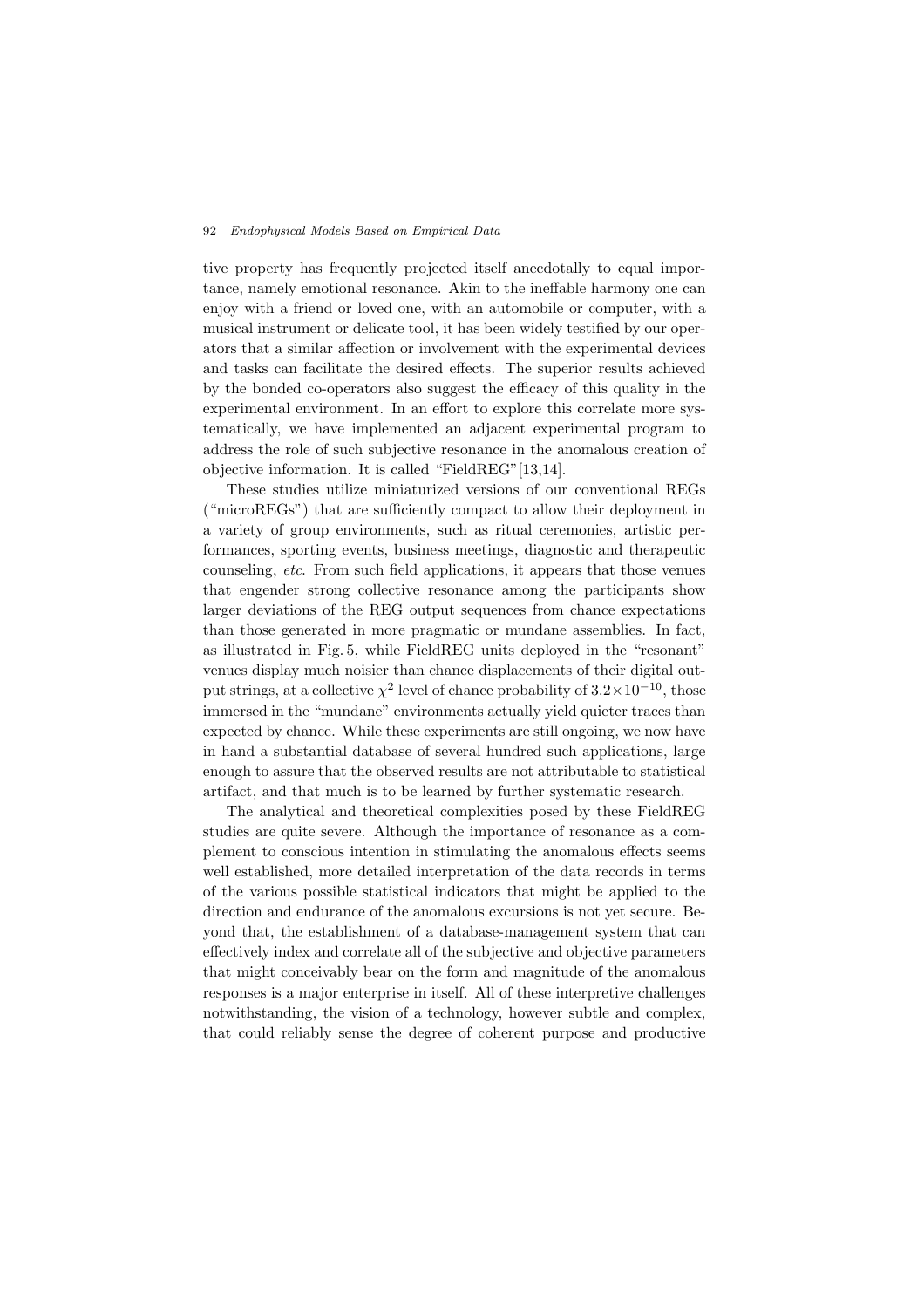Robert G. Jahn, Brenda J. Dunne 93



Figure 5. Cumulative  $\chi^2$  values for "resonant" and "mundane" FieldREG applications, compared to chance expectations.

resonance prevailing in such diverse arenas of human dynamics as business and industry, healthcare, education, athletics, artistic performance, and creative scholarship, among countless others, and lead to beneficial applications therein, seems to justify unlimited effort to bring to fruition.

The possible psychological implications of the intention/resonance complementarity may also be pertinent to ongoing attempts to model the phenomena. In the laboratory experiments, intention primarily implies mentation at a conscious level, although there are some indications even here of unconscious processing, e.g. in the generation of aberrant baselines, or in the anti-correlations of certain operators' performance with their stated intentions. Resonance, on the other hand, especially in the FieldREG situations, would seem largely to be an unconscious or visceral process, stimulated by the emotional character of the prevalent environment. The dynamical relationship between these two qualities of consciousness may be pertinent to the emergence of the anomalous (exo)physical effects, and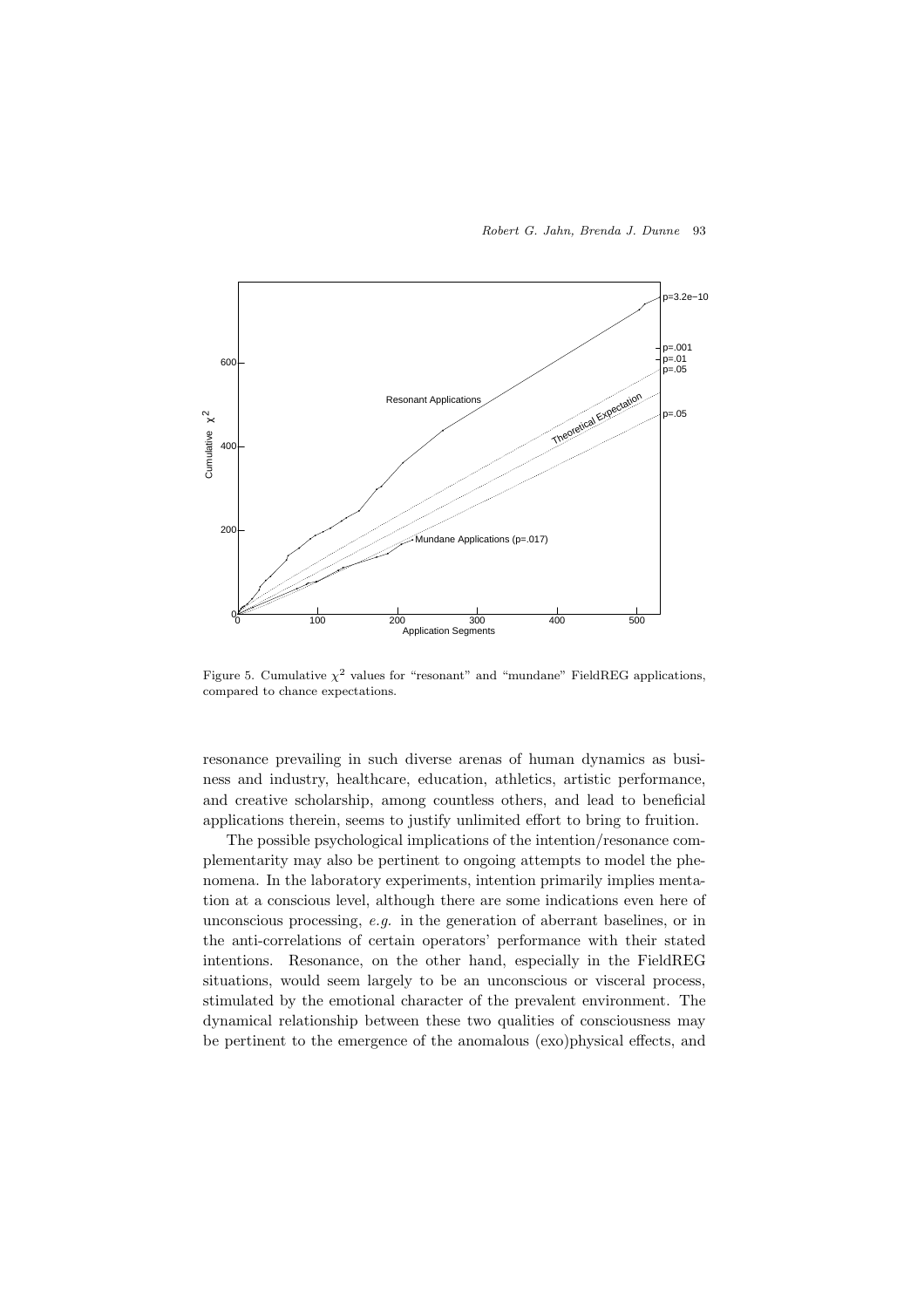therefore to the conceptualization of models to represent them.

# 5 Remote Perception

Space will not permit any adequate review of the second major portion of the PEAR program that we term "Remote Perception" (elsewhere labeled "remote viewing," or more traditionally, "clairvoyance"), other than to note that our experimental efforts here have replicated the successful work of many others over recent decades [15,16,17,18], and that our particular contribution has been to develop and apply analytical methods to quantify the degree of extra-chance information acquired using such experimental techniques. Briefly, the basic protocol of these experiments involves one participant, termed the "percipient" who, without resort to any conventional sensory means, attempts to perceive and describe a randomly selected geographical site at which a second participant, the "agent," is stationed at a given time. Both participants then render their descriptions of the scene into free response transcripts, and subsequently into various descriptor specifications which then may be compared via an assortment of computerized scoring algorithms developed to quantify the degree of information acquisition [19]. The principle findings of this extensive experimental and analytical effort have been the following:

- (i) For the database of 653 formal experimental trials performed over several phases and modalities of the program, the cumulative extrachance information acquired reaches a statistical Z-score above 5.4  $(p < 3 \times 10^{-8}).$
- (ii) The experimental success is not notably dependent on any of the secondary protocol parameters tested, e.g. volitional vs. random target selection; target categories and characteristics; diurnal or seasonal aspects; single or multiple percipients; etc.
- (iii) As with the human/machine experiments, the information yield also shows no statistical dependence on the physical separation of the percipient from the target, up to global distances, or on the time interval between target visitation by the agent and the perception effort, up to several days, plus or minus.
- (iv) The amount of information acquired is strikingly anti-correlated with the degree of complexity of the analytical formats imposed on the percipients and agents in formulating their specifications of the target scenes [20].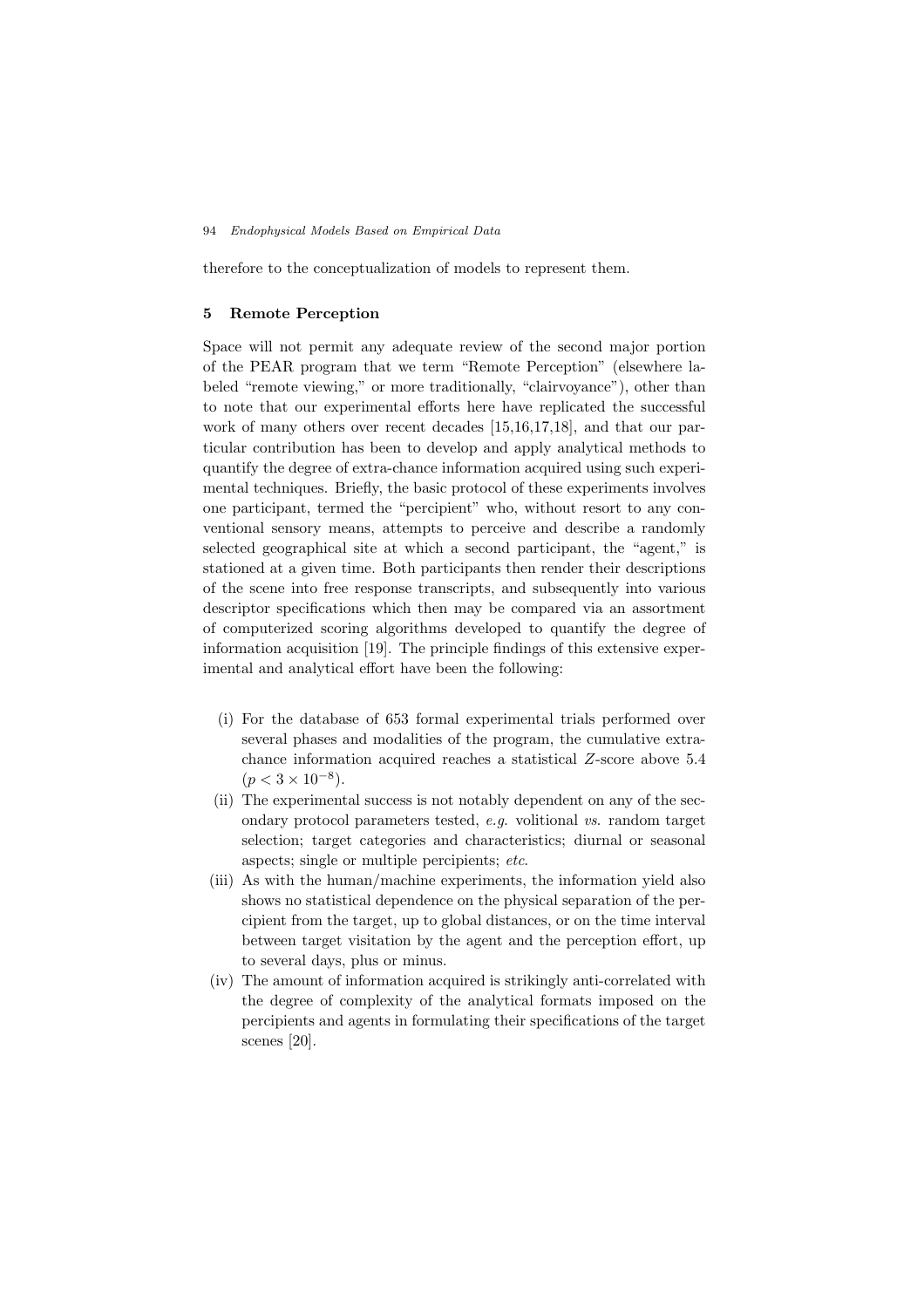It was the establishment of feature (iii) in these experiments that inspired the remote and off-time studies in the human/machine portion of our program, which yielded similar results of statistical independence of the effects on intervening distance and time. This in turn strengthened our suspicion that these two superficially different genres of anomalous effect actually were drawing from the same phenomenological well, with the only distinction that in one case information was being inserted into an otherwise random physical process; in the other, information was being extracted.

# 5.1 The role of uncertainty

Observation (iv) may have even more profound implications for conceptualization and representation of these phenomena, in the sense that here we may be encountering manifestation of an inescapable "consciousness uncertainty principle" that inherently constrains our ability to achieve such effects. This issue has been pursued in some detail in Ref. [20], and from somewhat different perspectives in Refs. [4] and [21]. The generic concept emerging from these empirical and theoretical considerations is that while the emergence of consciousness-related anomalous physical effects seems largely to be driven by a host of subjective factors, our efforts to demonstrate, record, and quantify them necessarily entail the imposition of objective criteria and measurements. Unfortunately, the former appears to be obstructed by the latter, and vice versa, and we are left with the challenge of finding a way to straddle the subjective/objective dichotomy with some optimized compromise. In this case, our efforts to establish defensible and quantitative remote perception data by successive refinements of the analytical techniques seem to have progressively suffocated emergence of the phenomenon. Whether this interference functions primarily in the psyches of the human participants, or whether it is more endemic in the physical character of the information itself, is unclear and possibly unresolvable. Notwithstanding, similar indications have emerged from a number of our other experiments, collectively suggesting that this uncertainty is not merely a limitation on the attainable empirical precision, but is evidence of the fundamental importance of informational "noise" as a raw material out of which the anomalous effects are constructed. Comparable examples could be cited from less controversial physical, technological, biological, and psychological venues wherein random processes also seem to play essential roles in the establishment of orderly effects. Such a counterintuitive noise/signal dynamic, compounded with the other extraordinary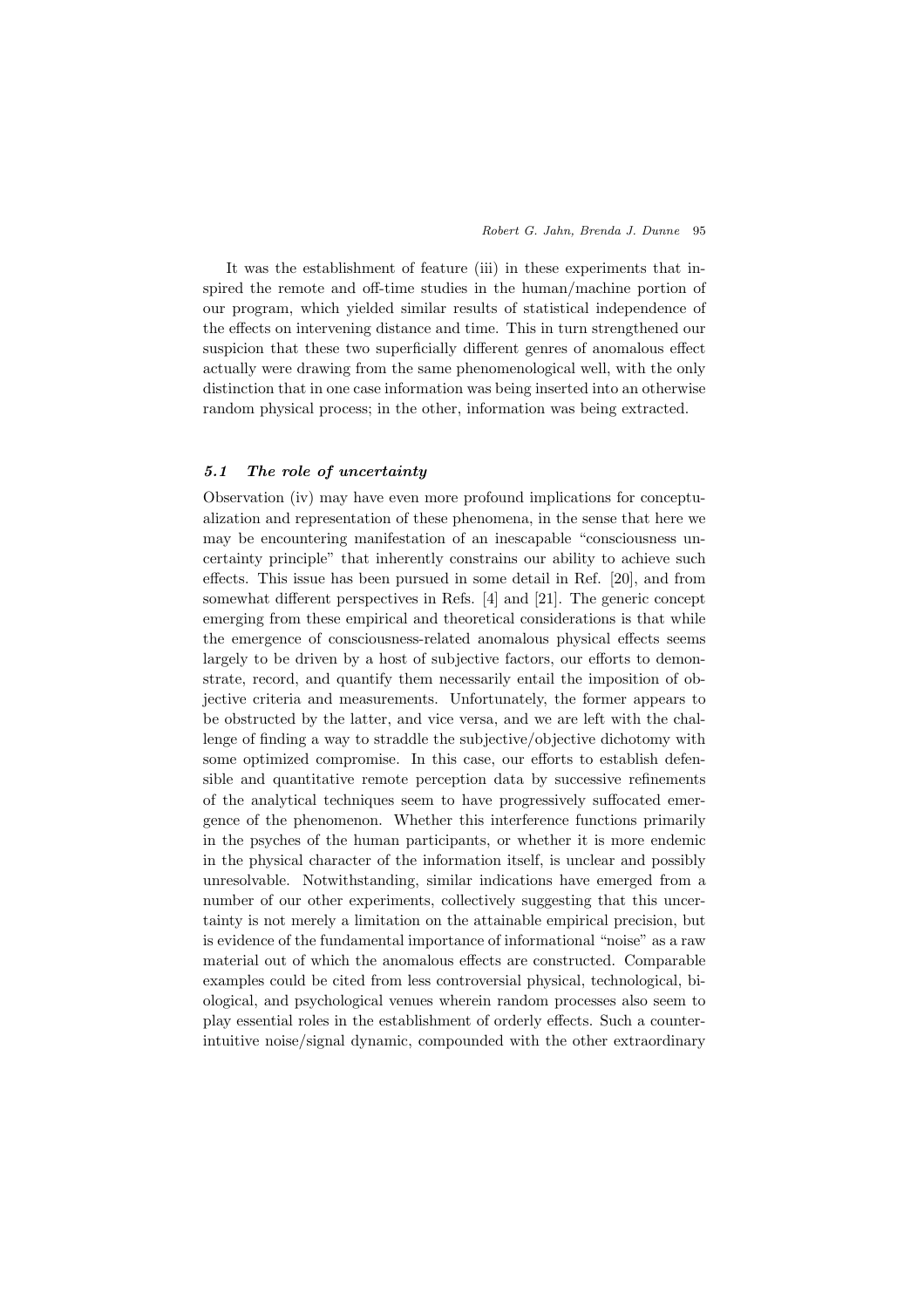characteristics of the phenomena, further challenges attempts to construct viable models, as addressed in the following section.

## 6 Models

As for any scientific enterprise, consequential scholarly understanding of these curious phenomena can advance only if the empirical results can enter into dialogue with astute theoretical models. The problem we face here, however, is that the experimental studies present such a bewildering array of irregularities, contradictions, and departures from canonical, indeed from rational and even intuitive, precedents and expectations that any classical modeling strategies are essentially denuded of any hope of effectiveness. Simply reprising our foregoing text, we are faced with the following daunting array of phenomenological characteristics that any proposed model is obliged to accommodate:

- Tiny informational increments riding on stochastic backgrounds;
- Primary correlations of objective physical evidence with subjective parameters, most notably intention, resonance, and uncertainty;
- Data distribution structures consistent with slight alterations in the elemental binary probabilities;
- Statistical independence of the magnitude of the effects on intervening distance and time;
- Complexly irregular replicability, including oscillatory sequential patterns of performance.

These inescapable empirical aspects force abandonment of any direct applications or extrapolations of extant physical, psychological, or informational models, and of necessity turn us toward more radical propositions, whereby consciousness can assume a proactive role in the establishment of physical reality, and deterministic causation is vastly generalized. The essential features of such unconventional modeling approaches have been proposed in the context of a "Science of the Subjective"[22], the challenge of which has been specified in the following terms:

"Any disciplined re-admission of subjective elements into rigorous scientific methodology will hinge on the precision with which they can be defined, measured, and represented, and on the resilience of established scientific techniques to their inclusion. For example, any neo-subjective science, while retaining the logical rigor, empirical/theoretical dialogue, and cultural purpose of its rigidly objective predecessor, would have the following requirements: acknowledgment of a proactive role for human conscious-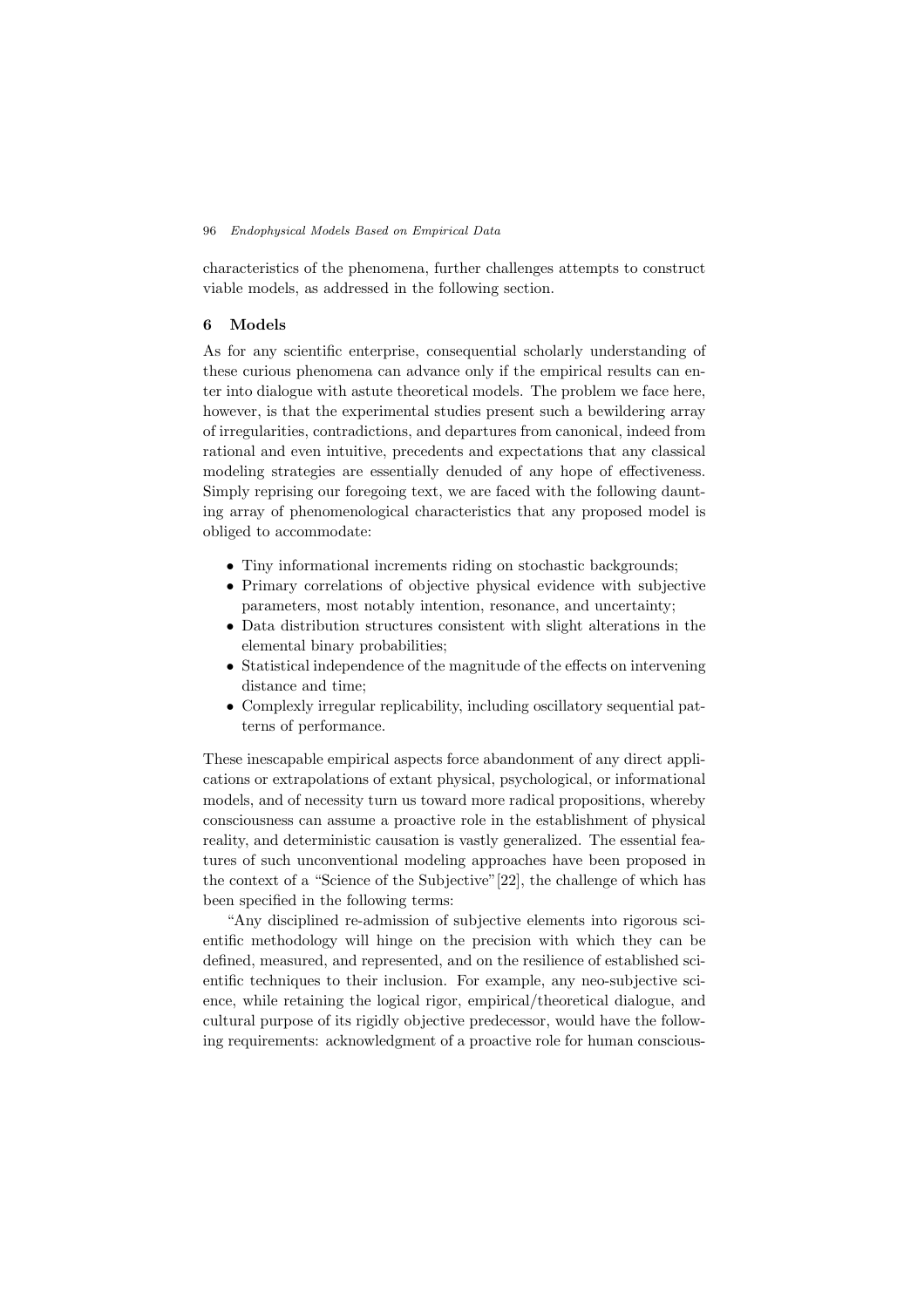ness; more explicit and profound use of interdisciplinary metaphors; more generous interpretations of measurability, replicability, and resonance; a reduction of ontological aspirations; and an overarching teleological causality. More importantly, the subjective and objective aspects of this holistic science would have to stand in mutually respectful and constructive complementarity to one another if the composite discipline were to fulfill itself and its role in society."

Within this generic attitude, our particular efforts have converged on three categories of model, each of which has been thoroughly described in a number of publications and presentations. Here we can only sketch their essence.

## 6.1 Quantum mechanics of consciousness

Quite early in the program we were struck by a number of similarities between the historical and conceptual evolution of quantum science and the ongoing unfolding of the experience and representation of consciousnessrelated physical anomalies. In both scenarios, classically respected conceptual and analytical models of reality have been challenged by the advent of diverse bodies of new empirical data, made possible via the development of more sensitive and reliable experimental equipment and techniques. In each case extensive attempts to rationalize the anomalous data within prevailing formalisms have been categorically and profoundly unsuccessful, forcing postulation and development of a number of counter-intuitive concepts. Some of those originally posed in the atomic-scale physical domain may offer potentially productive metaphorical associations with the mind/matter issue, as well. Among these one could list the quantization of energy and other physical observables; the wave/particle duality and the wave mechanics of atomic structure; the uncertainty, complementarity, exclusion, and indistinguishability principles; and the probabilistic character of quantum observations. The proposition is that all of these might be regarded as impositions by the experiencing consciousness, rather than as intrinsic characteristics of the physical events, per se [21].

In this spirit, the concepts and formalisms of elementary quantum mechanics have been appropriated via suitable metaphors to represent the characteristics of consciousness interacting with its environment. For example, if consciousness is represented by a quantum mechanical wave function, and its environment, including its own physical corpus, is represented by an appropriate potential profile, Schrödinger wave mechanics yields eigenfunctions and eigenvalues that can be associated with the cognitive and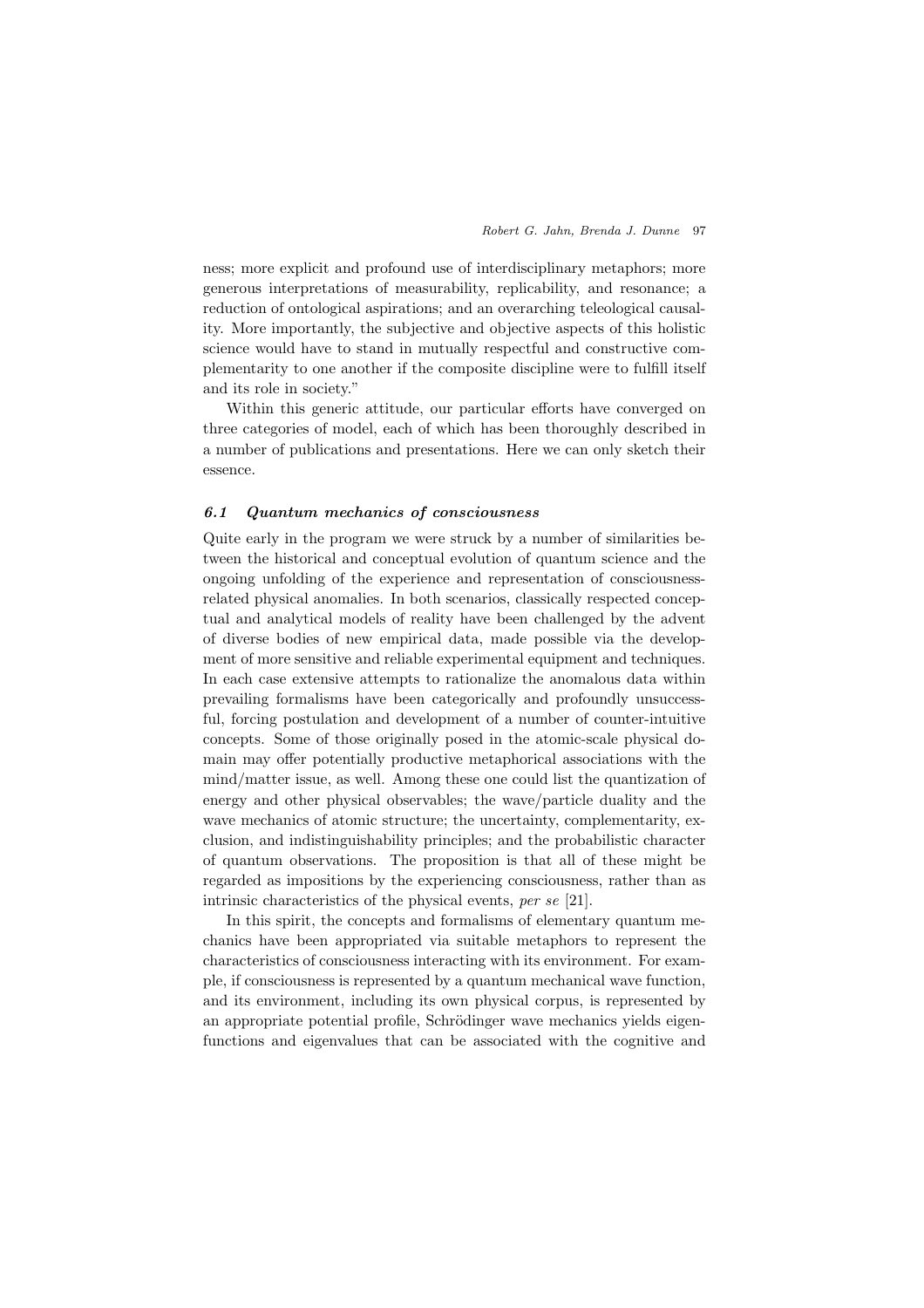emotional experiences of that consciousness in that environment. To articulate this metaphor it is necessary to associate certain mathematical aspects of the formalism, such as the coordinate system, the quantum numbers, and even the metric itself, with various impressionistic descriptors of consciousness, such as its intensity, perspective, approach/avoidance attitude, balance between cognitive and emotional activity, and "yin/yang" or passive/active disposition. But with these in hand, certain computational applications display metaphoric relevance to individual and collective experience, and in particular to our experimental situations. Specifically, such traditional quantum theoretic exercises as the central force field and atomic structure, covalent molecular bonds, barrier penetration, and quantum statistical collective behavior become useful analogies for representation and correlation of certain consciousness experiences, both normal and anomalous, and for the design and interpretation of experiments to study these systematically. For example, our empirical resonance factor can be related to molecular bonding; our gender effects to electronic spin and its pairing; FieldREG results to collective particle behavior in potential wells; and the conditional replicability features to the intrinsic statistical uncertainties of all quantum phenomena. Intangible as these associations may be, they do allow conceptual representation of mind/matter interactions wherein the "anomalous" effects become quite normal expectations of quantum-bonded human/machine and human/human systems.

# 6.2 Modular models

A second model, consonant with our introductory position statement, has been proposed under the title of "A Modular Model of Mind/Matter Manifestations  $(M^5)$ "[1], and extended as "M<sup>\*</sup>: Vector Representation of Subliminal Seed Regime of  $M^{5}$ "[2]. With reference to Fig. 6, the  $M^5$  and  $M^*$ models postulate that anomalous effects such as those we observe in our experiments do not emerge from direct intercourse between the conscious mind  $\overline{C}$  and the tangible physical world  $\overline{T}$ , but have their origin in the depths of the unconscious mind  $\overline{O}$  and in an intangible substrate of physical reality  $\Omega$  wherein the Cartesian distinction between mind and matter blurs and loses its functional utility. Both of these are misty domains of uncertainty and potentiality, where space and time have yet to be defined, let alone distinguished, and where information waits to be born. When the conscious mind expresses a strong desire enhanced by a deep feeling of resonance, that resonant intention can stimulate some process in the unconscious mind that is reflected in the pre-physical potentiality, and sub-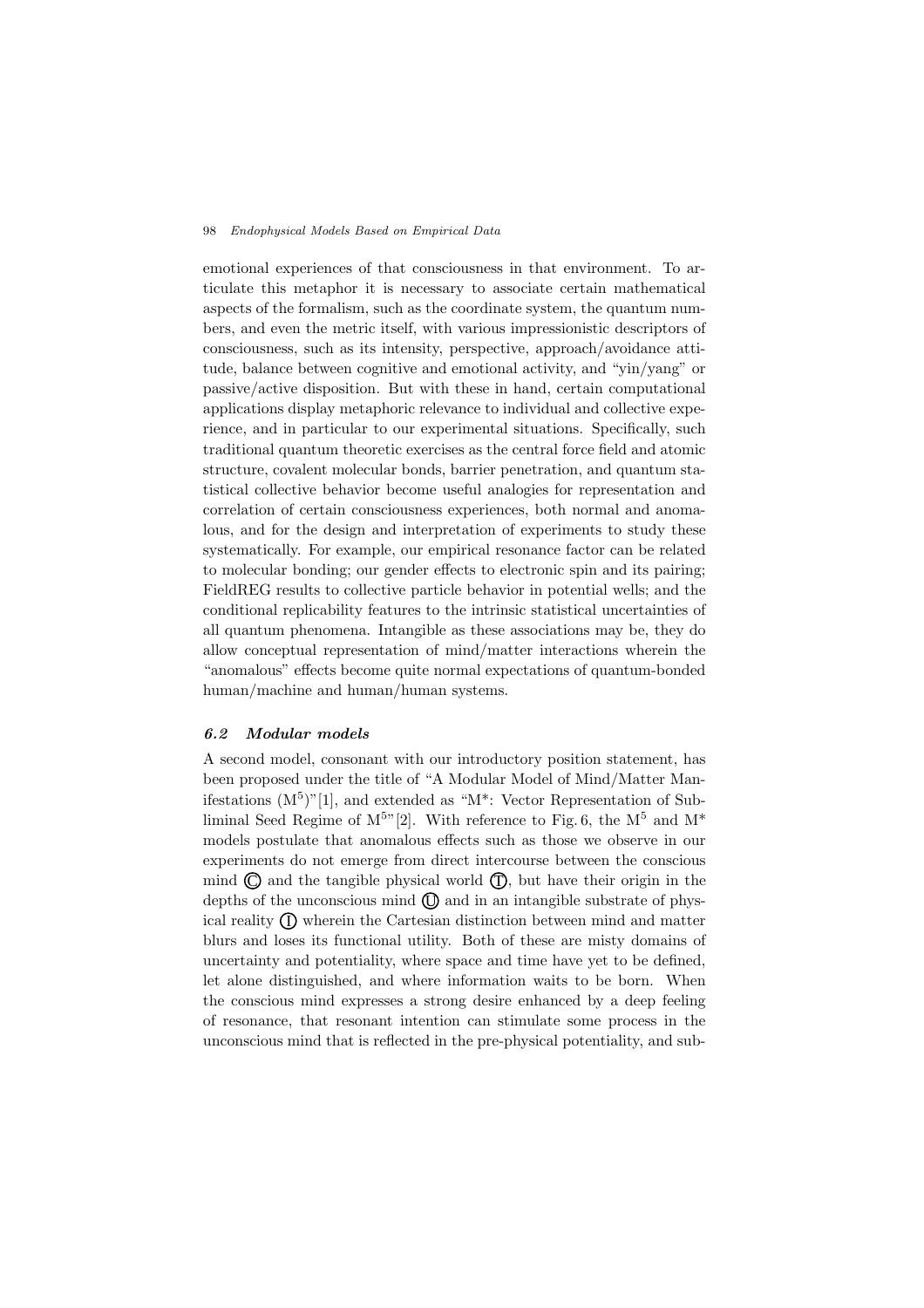Robert G. Jahn, Brenda J. Dunne 99



Figure 6. Modular taxonomy of anomalous information transfer.

sequently expressed in subtle biasing of probabilistic physical events, such as the REG experimental outputs. This process also may work in reverse order, as in the remote perception experience, where physical information about the target scene diffuses into its underlying intangible composition, whence it may exert some formative influence upon the unconscious mind of the percipient, thence to emerge into a conscious experience and subsequent description of the scene. With the more explicitly bounded regimes of the conscious mind and manifest physical world thus indirectly linked via the less constrained modules of the unconscious and the intangible substrates, it should not be surprising to encounter apparently acausal correlations between objective and subjective aspects that current exophysics classifies as anomalous, but that a mature endophysics would regard as normal. This model also raises, but does not attempt to resolve, the possible role of a transcendental cosmic "Source"  $\circledS$  which may permeate, inform, and influence the entire modular configuration.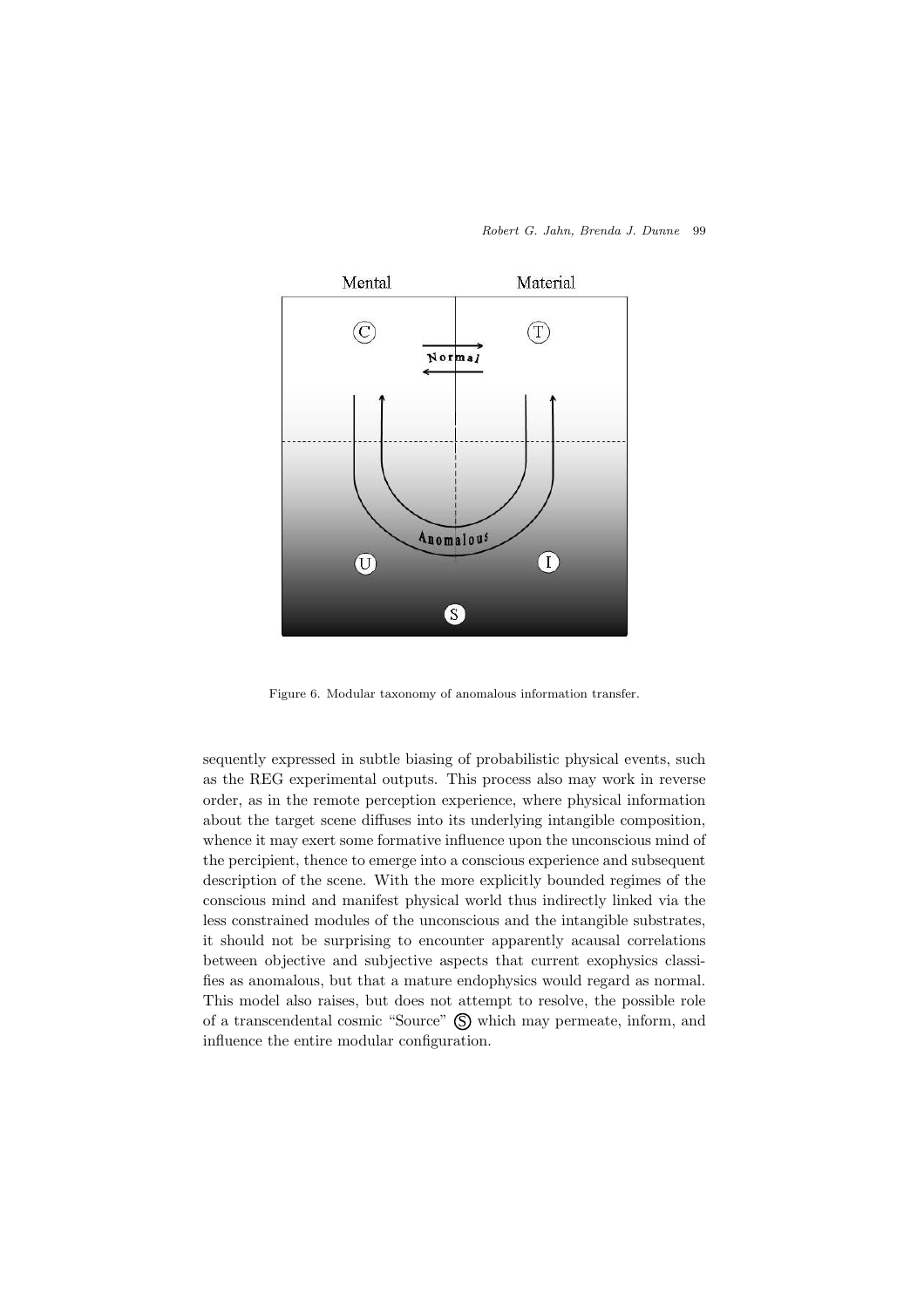The implications of this taxonomy for experimental design and interpretation include subtler feedback schemes that facilitate submission of conscious intention to unconscious mental processing; physical target systems that provide a richness of intangible potentialities; operators who are amenable to such interactions; and an environmental ambience that supports the composite strategy. Requisites for theoretical extension of the model include better understanding of the information flow between conscious and unconscious aspects of mind; more pragmatic formulations of the relations between tangible and intangible physical processes; and most importantly, cogent representation of the merging of mental and material dimensions into indistinguishability at their deepest levels. Several of our ongoing experiments have been designed specifically to test these and other aspects of the predictions, but have not yet produced large enough databases to permit definitive conclusions.

## 6.3 Consciousness filters

The concept of a dynamical two-way exchange between a primordial Source and an organizing consciousness that was posed briefly in the  $M<sup>5</sup>$  context has been developed more thoroughly under the title of "Sensors, Filters, and the Source of Reality"[3]. This model proposes that the common but very limited local interactions of our personal consciousness with its proximate environment are relatively superficial aspects of a vaster creative process in which we could engage more proactively, whereby we might acquire more profound information and alter our individual experience to an extent dependent on the depth and breadth of the interpenetration of our consciousness and the Source. These interactions are both ordered and restricted by the intervention of an array of physiological, psychological, social, and cultural influences, or "filters," which condition our perceptions, and thereby our conscious experiences. Since most function on an unconscious level, however, we seldom invoke interpretations of our experiences other than those consistent with our filtered preconceptions. By bringing these influences to a conscious level it becomes possible to re-tune the filters of consciousness and thus to alter the experiential reality to a measurable degree. In particular, such attitudinal tactics as openness to alternative perspectives, utilization of transdisciplinary metaphors, ego-sacrificial resonance, tolerance of uncertainty, and balancing of analytical rigor with emotional involvement can enable experiential realities that draw more deeply from the Source and are more responsive to intention, desire, or need, to an extent consistent with our empirical laboratory evidence.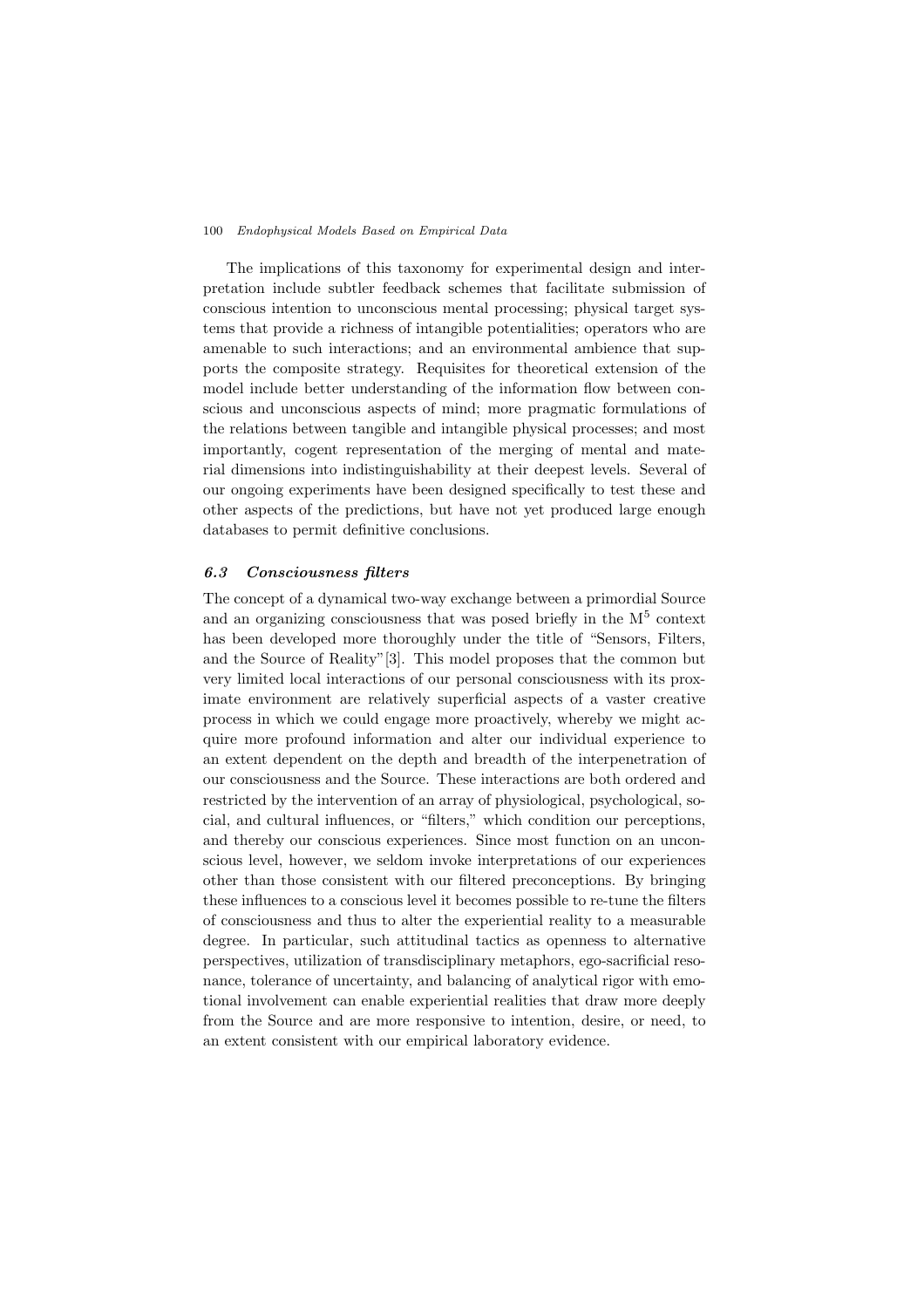It should be evident that all three of these genres of conceptual model share some features with a host of mystical and religious practices. They also conform to some degree with the prevailing distinctions in contemporary theoretical physics and philosophy of science between epistemic and ontic domains or, in the parlance of this conference, between exophysics and endophysics, and their relationship to one another. Perhaps more to the point, they each acknowledge the role of pertinent experiential data, both objective and subjective, in their conception, construction, and verification. And that, of course, has been the purpose of this presentation.

# References

- 1. Jahn, R.G. and Dunne, B.J. (2001) A modular model of mind/matter manifestations  $(M^5)$ , *J. Scientific Exploration* 15, 299–329.
- 2. Jahn, R.G. (2002) M\*: Vector representation of the subliminal seed regime of  $M^5$ , J. Scientific Exploration 16, 341-357.
- 3. Jahn, R.G. and Dunne, B.J. (2004) Sensors, filters, and the source of reality, J. Scientific Exploration 18, 547–570.
- 4. Jahn, R.G. and Dunne, B.J. (1987) Margins of Reality: The Role of Consciousness in the Physical World, Harcourt Brace Jovanovich, San Diego–New York–London.
- 5. Jahn, R.G. and Dunne, B.J. (2005) The PEAR proposition, J. Scientific Exploration 19, in press.
- 6. Jahn, R.G., Dunne, B.J., and Nelson, R.D. (1987) Engineering anomalies research, *J. Scientific Exploration* 1, 21–50.
- 7. Jahn, R.G., Dunne, B.J., Nelson, R.D., Dobyns, Y.H., and Bradish, G.J. (1997) Correlations of random binary sequences with pre-stated operator intentions, J. Scientific Exploration 11, 345–367.
- 8. Dunne, B.J. (1998) Gender differences in human/machine anomalies, J. Scientific Exploration 12, 3–55.
- 9. Dunne, B.J. (1991) Co-Operator Experiments with an REG Device, Technical Note PEAR 91005, Princeton Engineering Anomalies Research, Princeton University, School of Engineering and Applied Science.
- 10. Dunne, B.J., Dobyns, Y.H., Jahn, R.G., and Nelson, R.D. (1994) Series position effects in random event generator experiments, with an Appendix by A. Thompson, "Serial position effects in the psychological literature," J. Scientific Exploration 8, 197–215.
- 11. Dunne, B.J. and Jahn, R.G. (1992) Experiments in remote human/machine interaction, J. Scientific Exploration 6, 311–332.
- 12. Dunne, B.J., Nelson, R.D., and Jahn, R.G. (1988) Operator-related anomalies in a random mechanical cascade, J. Scientific Exploration 2, 155–179.
- 13. Nelson, R.D., Bradish, G.J., Dobyns, Y.H., Dunne, B.J., and Jahn, R.G. (1996) FieldREG anomalies in group situations, *J. Scientific Exploration* 10, 111–141.